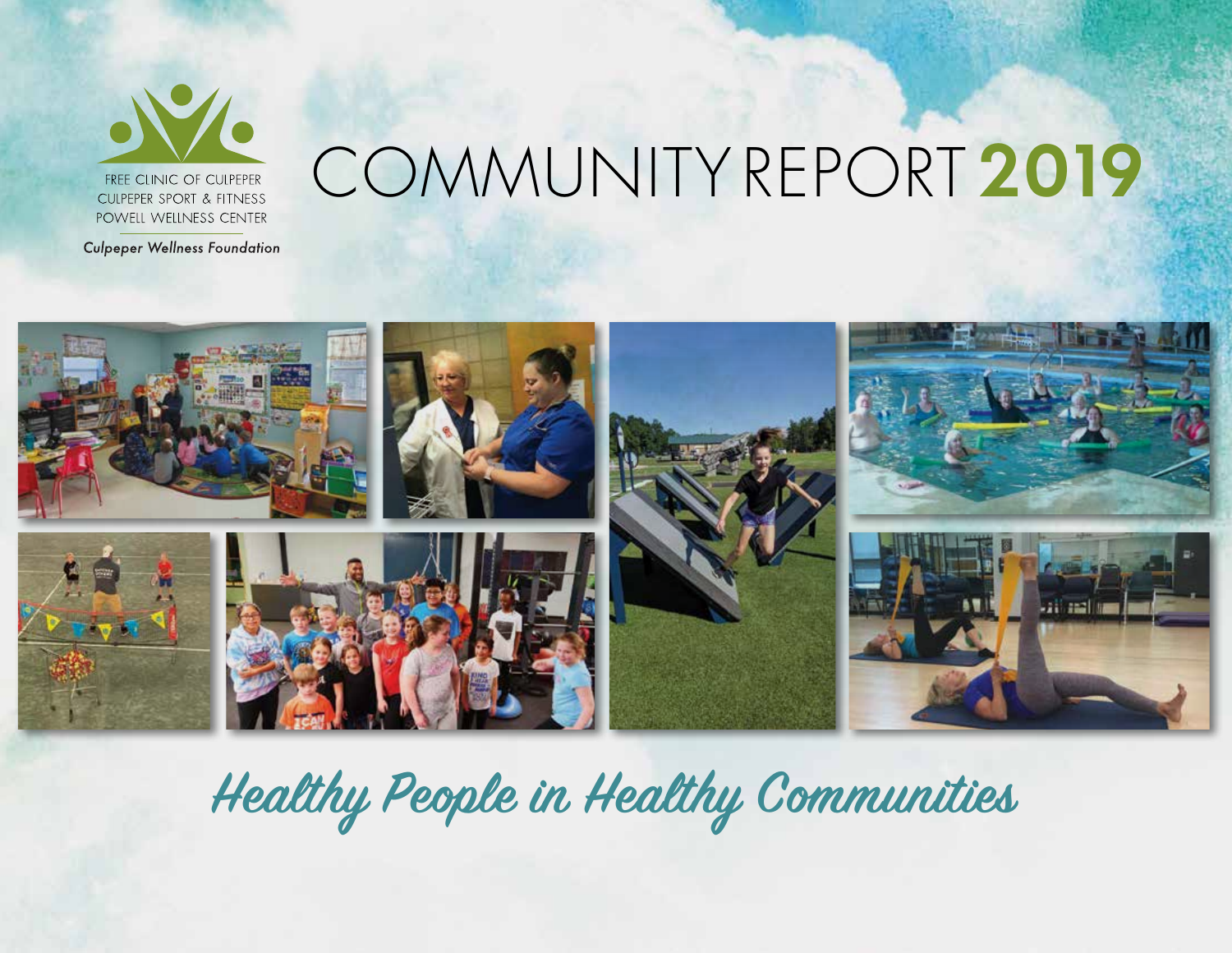

FREE CLINIC OF CULPEPER **CULPEPER SPORT & FITNESS** POWELL WELLNESS CENTER

**Culpeper Wellness Foundation** 

#### **MISSION**

To improve health and promote wellness in Culpeper, Madison and Orange counties.

#### **VISION**

Healthy people in healthy communities.

#### **BOARD OF DIRECTORS**

David Jones, Chair Tripp Butler, Vice Chair Debbie Bennett, Treasurer Laura Grigsby, Secretary Charles Barrell Shirley Ann Bayne Kelsey Carlson Settle Mort Chiles, MD Cathy Dalrymple Spencer DeJarnette Rich Harrington Jeff Hetmanski Tom Reynolds, MD Ed Scott

### **CULPEPER WELLNESS FOUNDATION,** established in October 2014,

works to improve health and promote wellness in Culpeper, Madison and Orange counties. The Foundation operates the Free Clinic of Culpeper, Powell Wellness Center and Culpeper Sport & Fitness. In addition, it collaborates with public and private entities to organize community level responses to issues that affect the health of our communities.

Culpeper Wellness Foundation provides funding to support the health and wellness work of other organizations and values the dedication and passion of the many local people who are working to make our communities stronger. Together we are accomplishing great things.

## **DEAR FRIENDS,**

Culpeper Wellness Foundation works across Culpeper, Madison and Orange counties to improve the health and wellness of our communities. We work in close partnership with local government, schools, nonprofit organizations and other stakeholders to accomplish our mission. We could not do it alone, nor would we want to. This work requires collaboration and a shared vision. We are grateful for our many partners and their ongoing commitment to working together to improve the health of our communities.



The Foundation's work is funded through investments, revenue generated at our fitness centers, grants and, most importantly, the generosity of our donors. Over the past year we have accomplished more than ever—providing services directly to community members through the Free Clinic, Powell Wellness Center and Culpeper Sport & Fitness; leading and facilitating collaborative projects and funding the health and wellness work of our local partners.

This work would not happen without you. Thank you for your continued support.

Warm regards, David Jones, Board Chair Shari Landry, President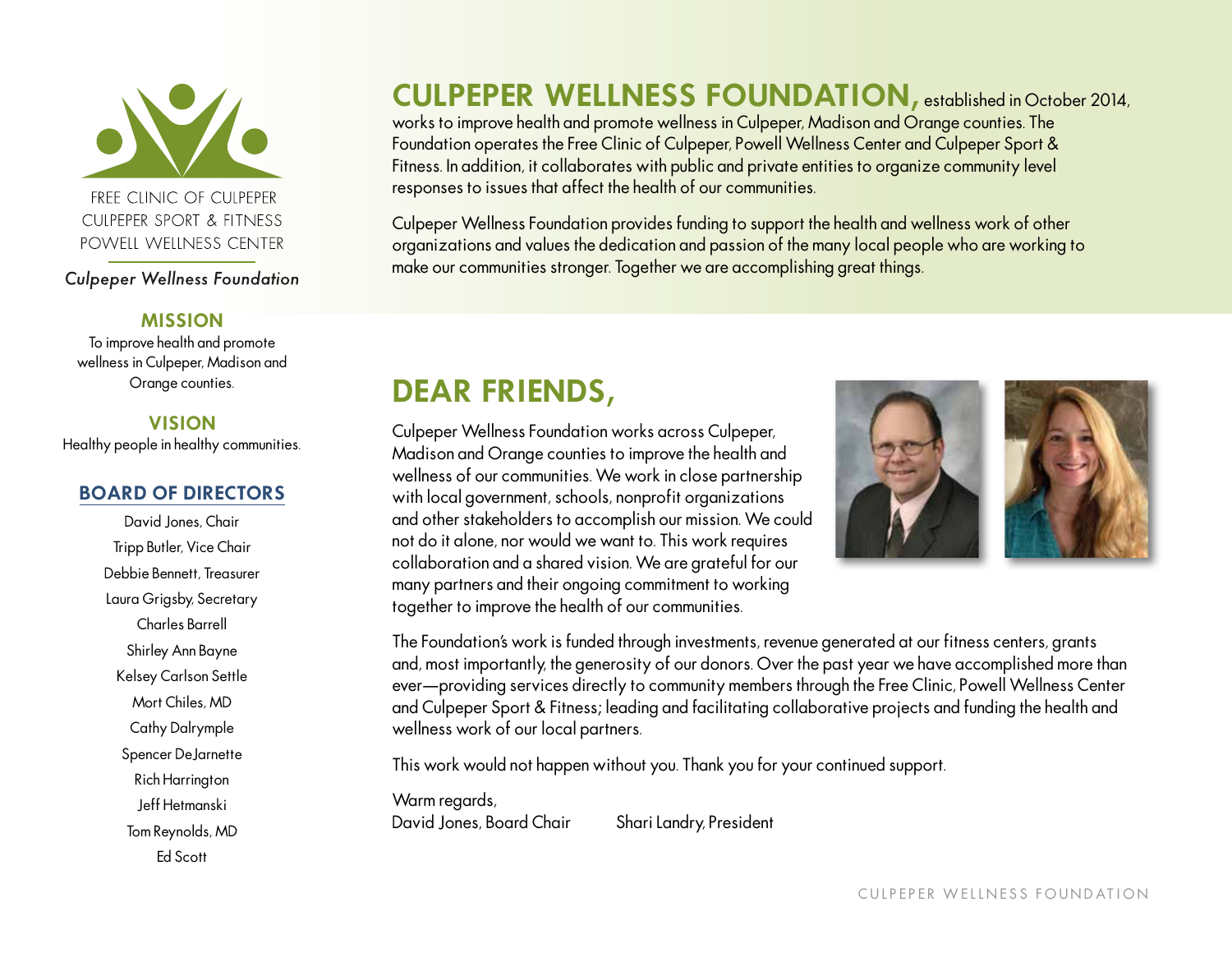## **FOUNDATION HIGHLIGHTS**

- Voted Culpeper's Best of the Best nonprofit 2019
- Funded \$1,631,692 in grants and strategic investments in Culpeper, Madison and Orange counties
- Helped to establish **Culpeper's first sober living house** with a grant of \$100,000.
- Led funding for installation of a FitCore Extreme Obstacle Course and 40-yard dash track at Culpeper's Rockwater Park with a gift of \$210,000.
- Supported childcare in Madison county by gifting the South Main St. childcare facility to the Madison Learning Center, Inc.
- Funded over \$68,000 in dental care for low-income adults in Culpeper County.
- Awarded 2 health & wellness scholarships for students pursuing related fields at Germanna Community College.





*Obstacle Course at Rockwater Park*

**34%**



Laura Grigsby, Chair Lori Bartczak, Vice Chair Tammy Barboza Shirley Ann Bayne Shannon Butler Temple Coates Richard Colvin Susan Keller Ginny Koontz Christine Moubray Phyllis Ryan



#### **BY ACTIVITY NET ASSETS AT YEAR END**



ANNUAL REPORT 2019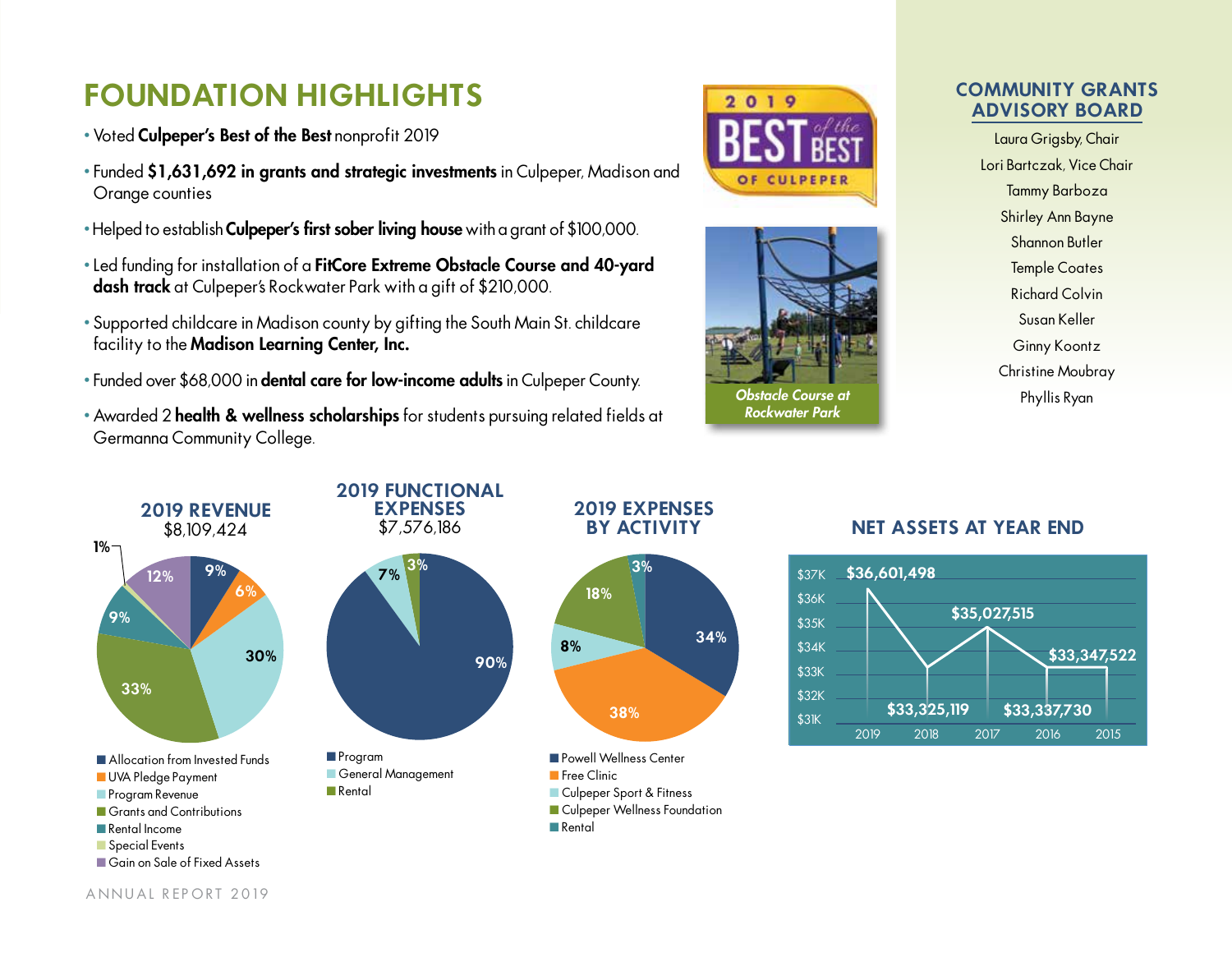

#### **FREE CLINIC OF CULPEPER ADVISORY BOARD**

Katherine Ayers, Chair Sam Walker, Vice Chair Thomas Reynolds, MD, Medical Director Marty Bywaters-Baldwin Kelsey Carlson Settle Mort Chiles,MD Cathy Dalrymple Ginny Eisenstaedt Norma McGuckin Darius Vesuna

## **FREE CLINIC OF CULPEPER**

571 patients received free medical care and medications

**2, 240** medical visits valued<br>at \$333,760 at \$333,760

**9,192°** prescriptions filled for patients valued at \$2,425,300

# OVER \$2.7 MILLION IN MEDICAL CARE PROVIDED

is the average number of new patients each month

100s of patients were assisted with applying for expanded<br>Medicaid and transition to a new medical provider Medicaid and transition to a new medical provider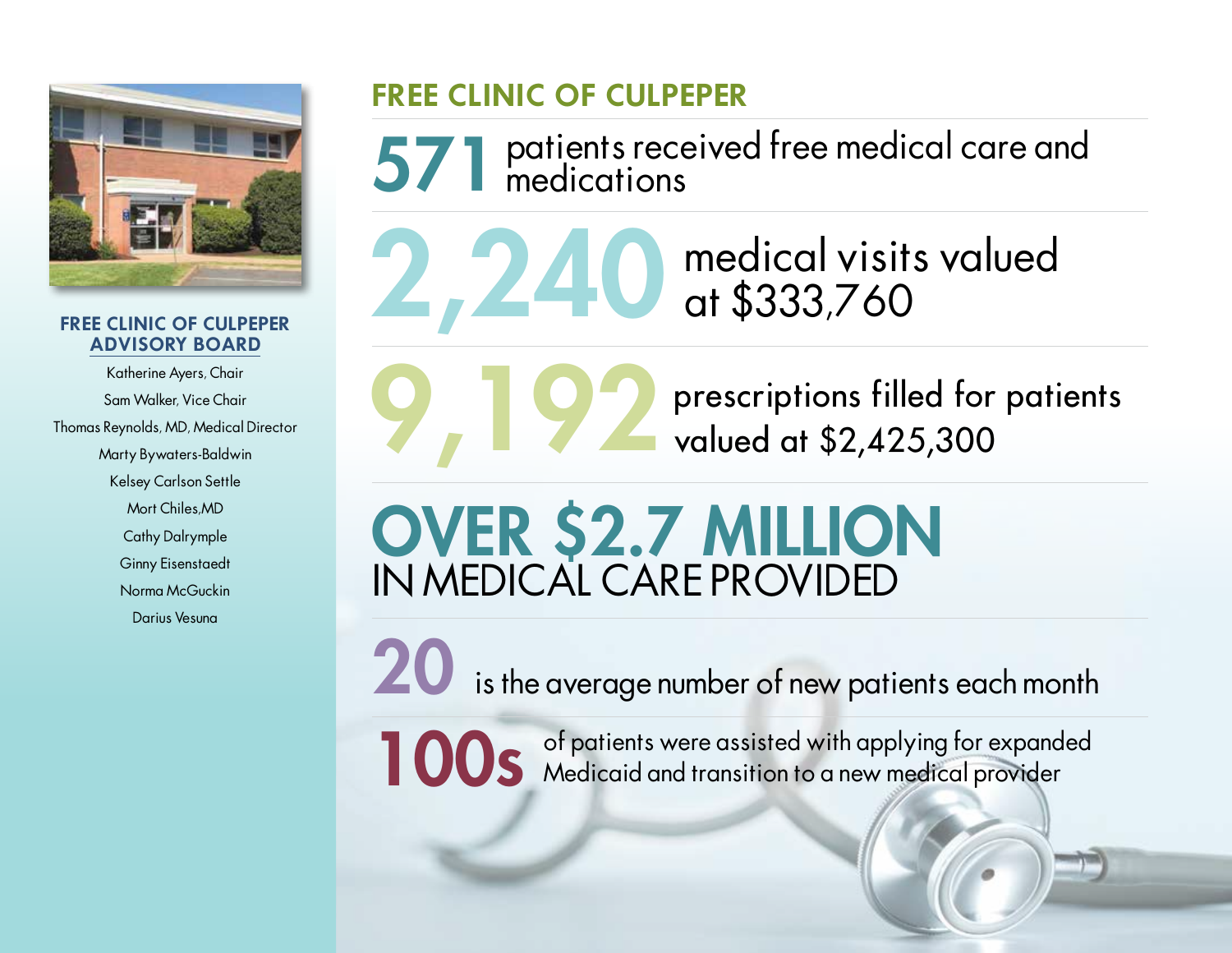#### **MEET JENNIE**

The Free Clinic of Culpeper supports many members of our community who are struggling to manage serious health challenges. People like Jennie, whose name has been changed to protect her privacy.

A few years ago Jennie's husband of 25 years was killed in a tragic accident. He earned most of the family's income and had a job that provided them with good health insurance. In the blink of an eye, everything changed.

Shortly after her husband's death, Jennie came to the Free Clinic complaining of frequent severe headaches. The diagnosis was grim; a cerebral mass that turned out to be brain cancer. Despite the seriousness of her illness, lack of health insurance and recent loss of her husband, Jennie was determined to beat the cancer.



After surgery to remove the mass, Jennie began to have frequent seizures. For now, the seizures are mostly under control, but the side effects are troubling. She has little feeling in her feet and often loses her balance. Jennie also has insulin-dependent diabetes that requires regular monitoring, a special diet, and daily blood testing.

Jennie works two part-time jobs and regularly works over 50 hours a week. Despite her difficult circumstances, Jennie perseveres and has seldom missed a shift at either of her jobs. Neither job pays much or offers benefits, but between the two she has been able to keep her home and put food on the table. There is little money left over at the end of the month and nowhere near enough to cover her medical expenses.

Beyond the cost of her frequent doctors' visits—at the Free Clinic and with her neurologist and oncologist— Jennie's medications cost a small fortune. Each day she takes nearly a dozen medications prescribed to manage her medical challenges. Availability of medical care and prescriptions is one area of reduced worry for Jennie as a patient of the Free Clinic.

#### **SUCCESS STORY**

In 2018 the Foundation, in collaboration with Culpeper Medical Center, established a pilot program to reduce unnecessary emergency department admissions by individuals with a history of frequent non-emergency visits. The program, operated by the Free Clinic, is staffed by a Community Health Worker who works closely with program participants to provide health education and facilitate connections with preventative care and community resources. In 2019, 16 people were served through this program and all but two decreased unnecessary emergency department visits. The Foundation, the Free Clinic and hospital staff are working together to improve collection of outcome data to document the success of this program.

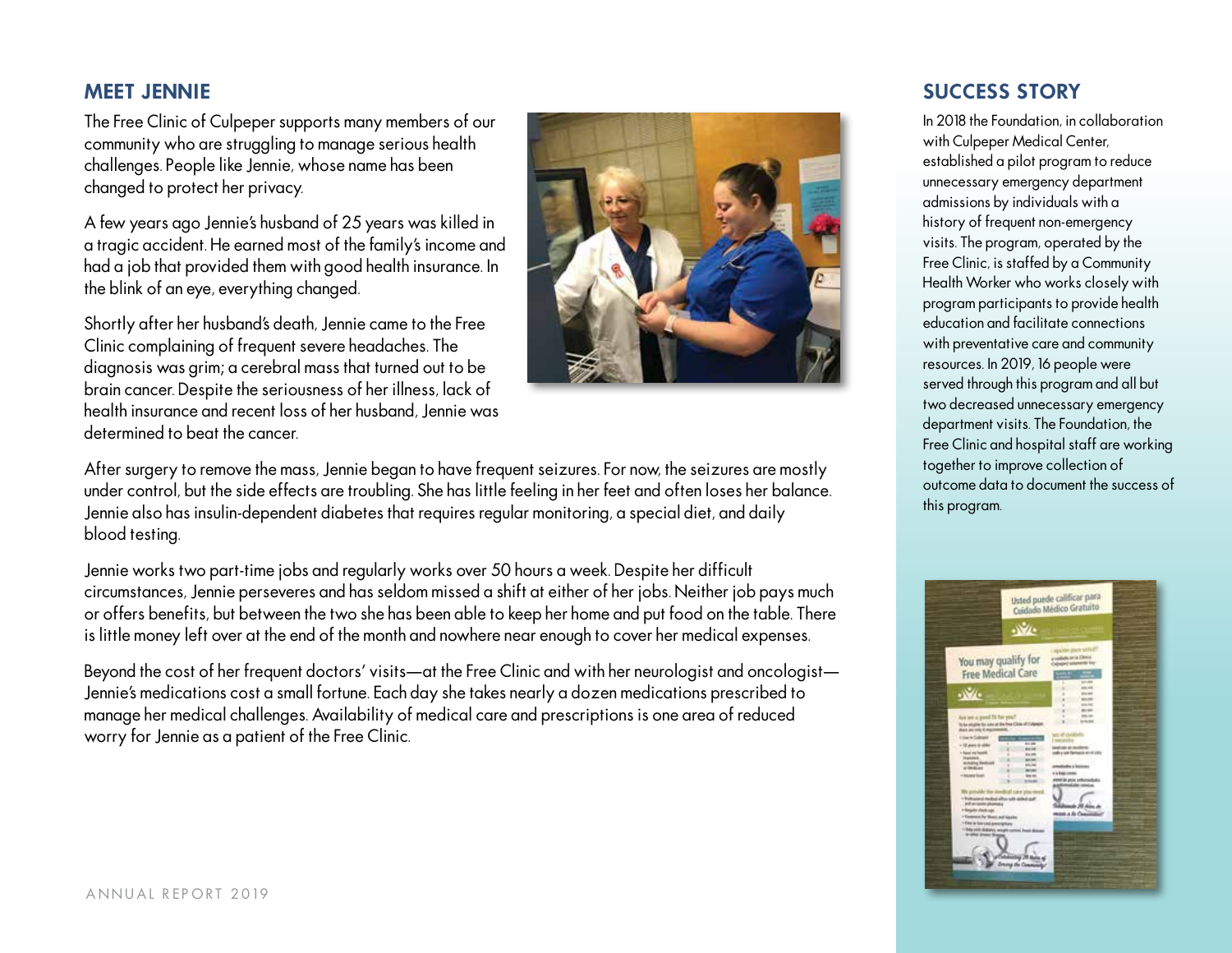### 130 FITNESS SCHOLARSHIPS FOR LOW-INCOME CHILDREN AND ADUITS

## OVER **4,600 MEMBERS**

#### **FitScripts at PWC Health management through specialized fitness programming**

"Our family has received a scholarship for the FitScripts program. This program allows our teenagers to get in shape through a fitness program in a safe environment. We feel confident our kids are in a family-friendly facility, which is very important to us. We have seen improved health and wellness with our guys. They are more aware and attentive to their overall health. The certified medical fitness program makes us, as parents, feel confident that our family is getting the best possible care, direction and supervision that we need to gain and maintain new healthy habits. The program works well because the employees give direction, feedback, and encouragement as well as safety instruction, accountability and support with obtainable goals."

## **LIVE LIFE WELL AT POWELL WELLNESS CENTER FIND YOUR FIT AT CULPEPER SPORT & FITNESS**

















CULPEPER WELLNESS FOUNDATION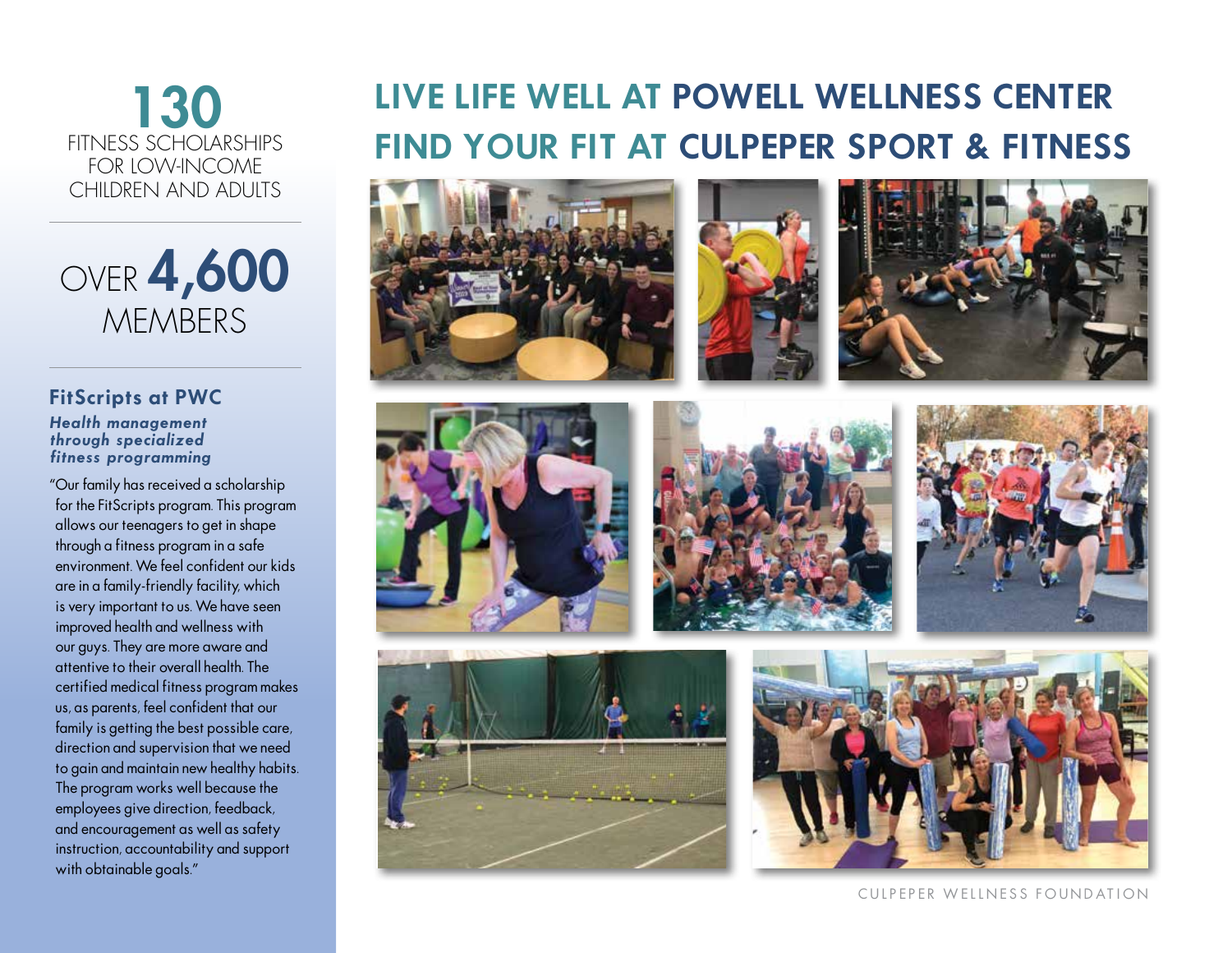## **POWELL WELLNESS CENTER**

- Awarded Best Fitness Center in Best of Your Hometown vote by community members.
- Provided a variety of specialized medical fitness programs that improved the health of over 300 people.
- Led community participation in the Medical Fitness Association's annual Walk 10K program; won the national competition with nearly 64,000,000 steps.
- Promoted water safety with classes provided for every 3rd class in Culpeper County; participation in the World's Largest Swim Lesson; and free swim skills assessments for community residents.
- Managed the Culpeper Country Club swimming pool during the summer season.
- Provided health assessments for Culpeper County employees.

#### **MEET SCOTT**

In October 2019, Powell Wellness Center member Scott completed a 5-week trek across northern Spain on the Camino de Santiago—The Way of Saint James—a path that pilgrims have followed for centuries. As part of his preparation for the 500-mile trek, Scott took advantage of the yearly free fitness assessment that is available to members. He had some physical concerns that were alleviated while working with a personal trainer. Scott said, "I have a bad back, so I was nervous about using the machines and about doing core body work. Personal trainer Katie Hutchins made sure I knew which machines to use and which ones to avoid. She set me up with a core training program and helped with some stretching exercises. With her help, I was able



to work circuit training and core work into my routine. Since I planned to use hiking poles on the trip, upper body work was important. The core work helped me manage the back problems on the trip."

Scott adds, reflecting on the experience, "The most important gift I got from Powell's staff, though, was encouragement. They were genuinely interested in my success. As a 66-year-old man, I was very nervous about whether I was up for the challenge. The folks I worked with at Powell were always so positive and reassuring. Their encouragement gave me confidence that I could walk the 500-mile trek and their positive outlook proved true—I was able to successfully complete the pilgrimage and to avoid any serious injury while doing so."

#### **POWELL WELLNESS CENTER ADVISORY BOARD**

Robert Ellis, Chair Tripp Butler, Vice Chair Richard Brooking Karen Carroll Leroy T. Gravatte,IV, MD Heather Heard Isabel Kulick Jamie Tanner

#### **POWELL WELLNESS CENTER MEDICAL ADVISORY COMMITTEE**

Brevard Wallace, MD, PWC Medical Director and Committee Co-Chair

Beverly Garrison, RN

Leroy T. Gravatte, IV, MD, Specialty: Family Medicine

J. Cullen Hardy, MD, Specialty: Cardiovascular Medicine

Jennifer Herdman, FNP, MSN, RN

Armin Aalami Harandi, MD, Specialty: Orthopedics, Committee Co-Chair

Jane Probst, LCSW

Zia Roshandel, MD, Specialty: Cardiology

Kevin Stocker, MD, Specialty: Obstetrics and Gynecology

> Ostranda Williams, MD, Specialty: Pediatrics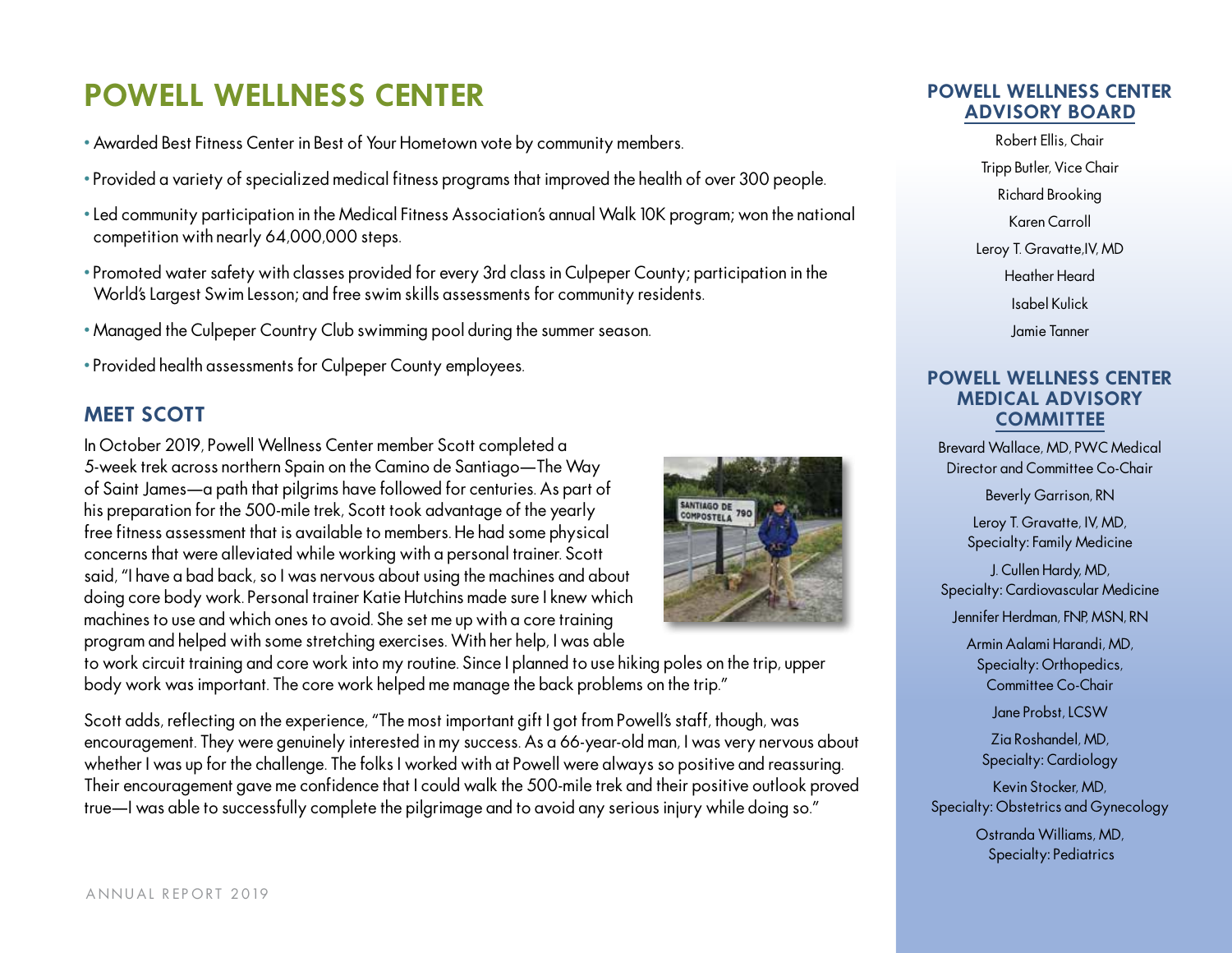"Having our kids be a part of a grant that allows us to go to Culpeper Sport & Fitness is just fantastic. The visits give the kids the opportunity to increase their physical activity under the supervision of personal trainer Marcus Haywood, who guides them and helps them learn how to work out and use the equipment properly. The staff at CSF have been helpful and very professional. We're so appreciative of the opportunity."

—David Kemp, Culpeper County Options youth program director

"Kid Central's ongoing partnership with Culpeper Sport and Fitness along with the Culpeper Wellness Foundation has continued to enrich and enhance the lives of children enrolled in its afterschool program. The positive coaching encouraged by CSF instructors creates and builds healthy lifestyles, selfesteem, and improved sports performance for our children."

- —Marshall Conner, sports and marketing coordinator, Kid Central
- "I have so much fun taking the Zumba classes and dancing. I feel great about myself and I will continue to work out and dance my whole life." —Alivia, 7, Kid Central
- "I really liked the classes from coaches Marcus and Christine—they made me better in sports and they showed me that hard work pays off." —Ira, 10, Kid Central
- "Culpeper Sport and Fitness is a great partnership and it offers an incredible opportunity for our Kid Central children and teens to improve their health and see what it takes to improve in sports. Not only did they motivate our teens, but they also encouraged me to work out and get fit."

—Angie Starks, group leader, Kid Central

## **CULPEPER SPORT & FITNESS**

- Achieved its goal of reaching more youth with nearly 2,500 youth contacts
- Expanded youth programming to include B-Board, yoga, boot camp, tumbling, Tae Kwon Do, sports camps, tennis programs and more.
- Offered an array of personal and small group training for adults of all fitness levels.
- Provided specialized training for local high school athletes and teams.

#### **MEET HOLLY**

A family affair—that's how Holly describes her experience at Culpeper Sport & Fitness, because



*Kids' Boot Camp with trainer Marcus Haywood*

her husband, her two daughters, her son-in-law, and her two granddaughters all head to CSF to enjoy the variety of programs as members. Holly came to the gym through her oldest daughter, who joined several years ago and urged Holly to become a member. "We started doing Boot Camp together, and got kind of competitive," laughs Holly. At one time or another, almost all of Holly's family have been in Boot Camp with trainer Marcus Haywood, including Holly's oldest granddaughter Abigail, age 10, who loves youth Boot Camp. "She's competitive with herself," notes Holly. "She went into Boot Camp with the goal of climbing the

rope, and now she can do it!" Her 5-year-old granddaughter Delaney has found instructor Kasey Wilcox's tumbling classes to be her favorite activity. Beyond Boot Camp, Holly (on the left in the photo) also enjoys group exercise classes with instructors Lou Ellen Miller, Lynnette Woycik and Christine Kauffman. While the variety of classes gives every family member activities they enjoy, Holly points out that the instructors and trainers are a key part of the mix. "Their programs are great and they watch out for us—for instance, by offering a modification to support a physical condition. All of the instructors are just wonderful."

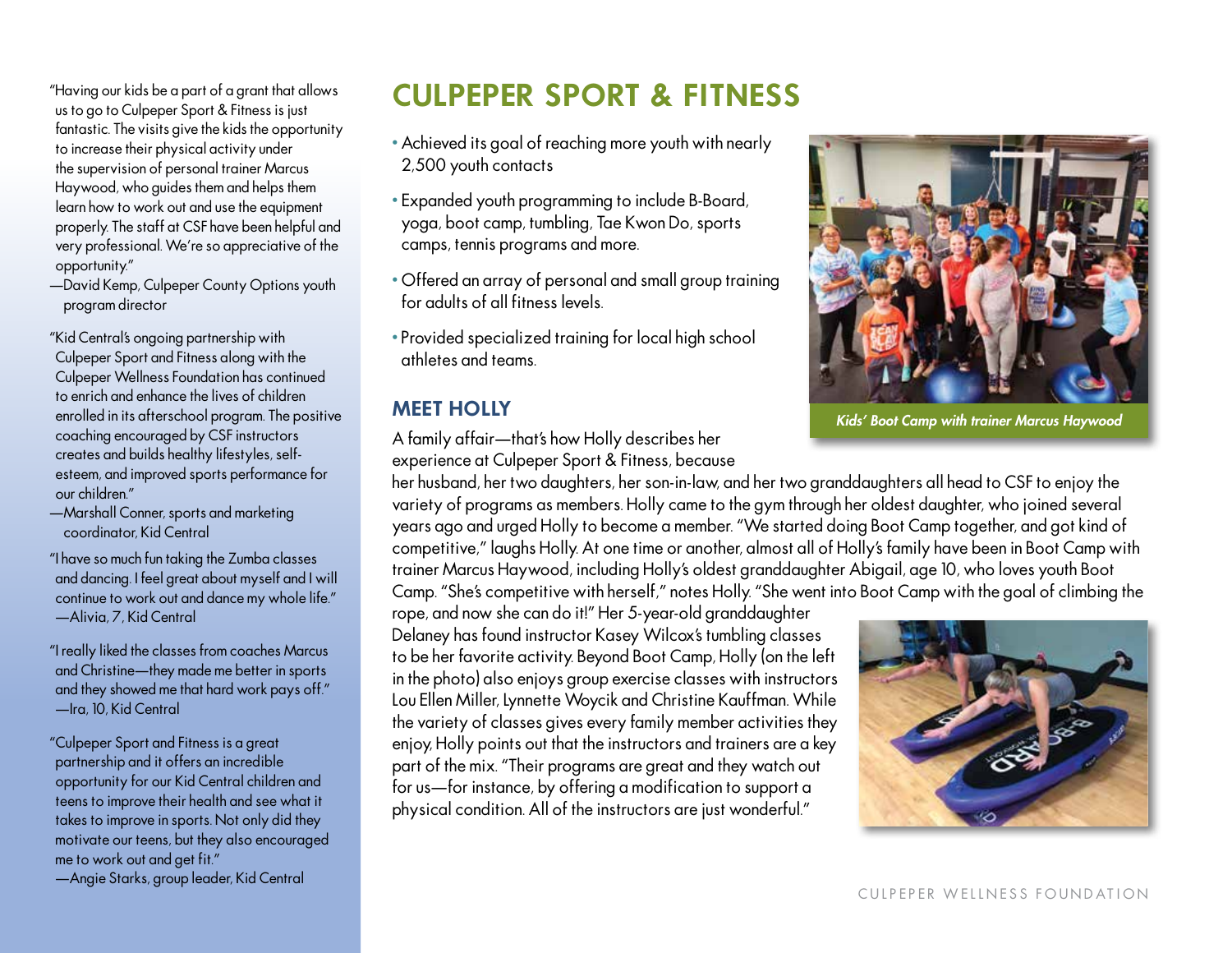## **2019 GRANT RECIPIENTS**

Culpeper County Public Schools Rappahannock Rapidan Community Services Postpartum Support Virginia Novant Health UVA Health System Culpeper Medical Center Madison Senior Center Orange Senior Center Culpeper Senior Center Culpeper Human Services The Salvation Army Skyline CAP, Inc. Love Outreach Food Pantry Madison Emergency Services Association Manna Ministry Culpeper Food Closet Culpeper Housing & Shelter Services SAFE VA Consortium for Healthcare Orange County Free Clinic Lake of the Woods Lioness Food Pantry Town of Culpeper Police Department Culpeper County High School

Culpeper Baptist Church Culpeper Human Services Culpeper Winter Heat Shelter Team Jordan AG Richardson Elementary Emerald Hill Elementary Sycamore Park Elementary Yowell Elementary Floyd T. Binns Middle School Aging Together Boys & Girls Club of Central VA Culpeper Mid-Day Lions Culpeper Winter Heat Shelter Friends of the Culpeper Library Hero's Bridge Lake of the Woods Fire & Rescue Orange County Free Clinic Piedmont Regional Dental Care RAPPU, Inc. Reva Volunteer Fire & Rescue Sex, Drugs & God

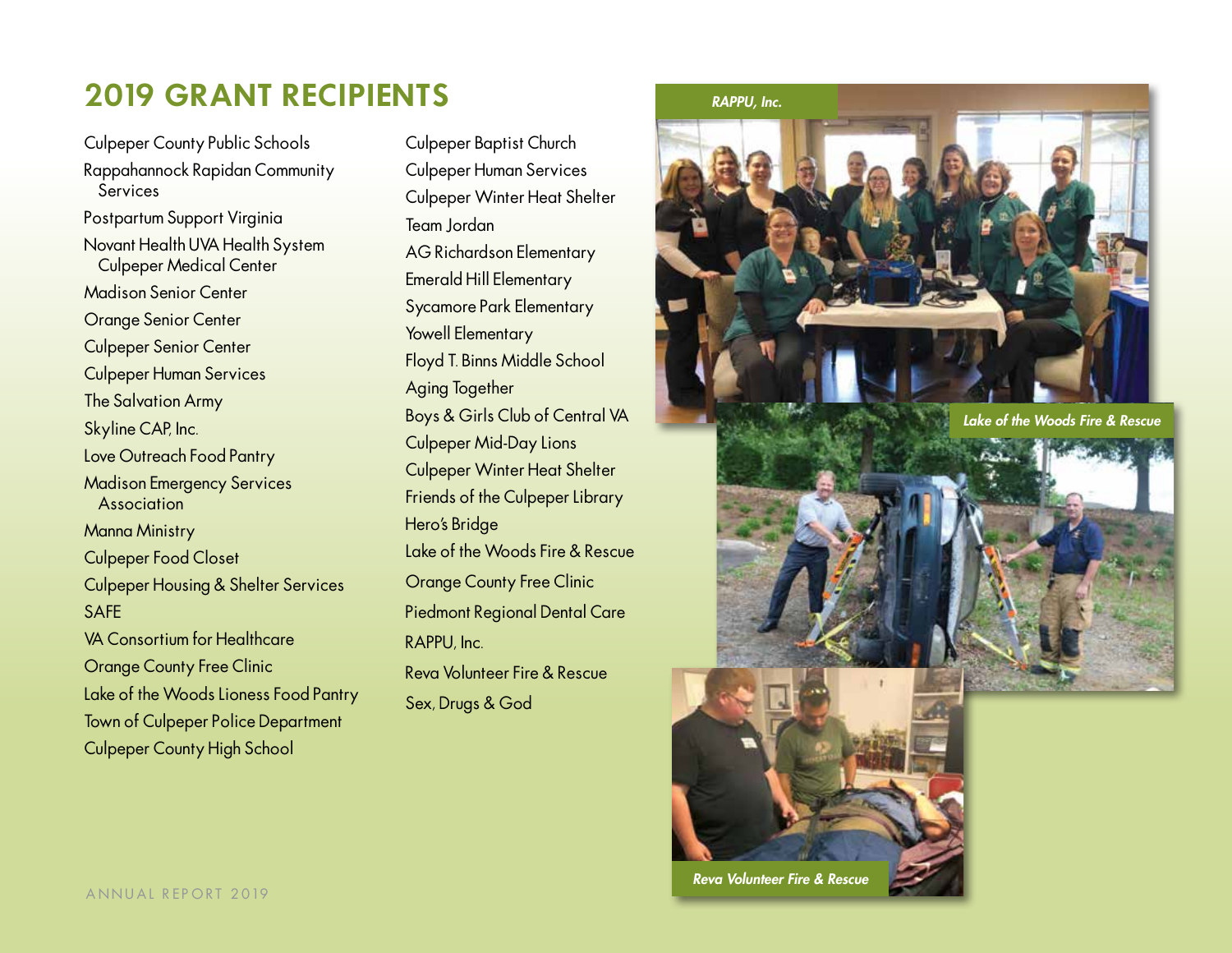## **2019 DONORS**

#### *With gratitude to our donors for their commitment to supporting health and wellness initiatives in Culpeper, Orange and Madison counties!*

Will and Stephanie Adams Affirmed Technologies INC Patricia Aitken Mark and Joyce Almquist Anchor Mere Farm Katherine and Fred Ayers Page Aylor John Backe Donald Bailey Leah Baldwin Charles and Jane Barrell Andrew Basile Paul and Donna Bates Battlefield Farms Michael Baudhuin Douglas and Shirley Ann Bayne Sr. BB&T Securities Bear Creek Land Services LLC Timothy Beard Patrick and Donna Bedwell Matthew Bell Belmont Farms of Virginia, Inc. Debbie Bennett Susan Bernhardt Joseph and Mary Beverly-Kotek Aqueel and Marcia Bilal Joey Bloedel Kristopher and Karen Boushie Jane Bowling-Wilson Boxwood Celebration Venue Stephen Lynn Breedwell Bess Brooks Joseph Brumett Wylie Bunker

Paul Burrell Shannon M. Butler, D.D.S. Patricia Bywaters Janice Cabot Mary Jo Campbell Sally J. Canavan Nancy E. Cannon Carter Machinery Company Randy Caylor Cedar Mountain Stone Corporation Juanita Chavis Chemung Contracting Corporation The Choice for Temporaries, Inc. Chrysler of Culpeper Clarity Homes LLC Japreshia Clark James Carlton Clore Jr. John Clore Clore-English Funeral Home Ruth Ann Cobleigh Jo Ann C. Colvin Stefani Conner Richard N. Crenshaw Charles Crist Nancy W. Crow Culpeper '92 Lions Culpeper Baptist Church Culpeper Duplicate Bridge Culpeper Mid-Day Lions Culpeper Presbyterian Church Culpeper Surgery Center Culpeper Towing & Salvage, Inc. Culpeper Wash, LLC German P. Culver Jr.

Regina Curtis Mike and Mary Dale Emily Daniel Joe & Linda Daniel Butch Davies and Marty Moon Billy and Kathryn Davis Sue Davis Barbara M. Davis-Flanagan Neal F. Deane Chris and Michelle Decker Susan L. DeGaetani Spencer and Mary DeJarnette Marion B. Dodson Pamela Dolgin and Robert Rushia Marilyn E. Doyle Clara S. Eden, M.D. Betty J. Edwards Rick and Ginny Eisenstaedt Robert and Katherine Ellis Frank O. Estes III Diane Evans Larry E. Ferguson A. V. Philip and Ginny Ferlazzo Michael Finkle Scott Fisher Bernard and Vivian Fleming Fray, Hudson, Clark & Walker, L.L.P. Ronald L. Frazier Friends of Paul Walther Sara B. Gallagher Larry and Deanna Garber Nancy C. Garrett Andrew Gayheart Donald S. Gerhart

Alan and Frankie Gilmore Clark and Mary Jane Glass Steve Gordon Anita Goss John and Cyndy Grano Leslie Eloise Gredler Floyd and Laura Grigsby Joseph and Margaret Grills Brenda Groves Jason and Melinda Hancock Michael and Karen Hanrahan Linda J. Hardaway Pedro Hargrove Richard and Tracy Harrington Daniel and Marla Haug Patricia Hawkins Stephanie A. Haynes Sandy Heard Jay Hebert Valerie Helm Mark Henderson Carol Lynn Hertz Jack A. Hoffman The Holden Group Realtors, Inc. Horizon Food Stores Jerry and Reva Huff Annie Williams Hyder Fred Ives Kirk A. Jackson Christina Jamison **JBR** Strategic LLC Jeffersonton Ruritan Club Henry and Lois Johnson III Marie P. Johnson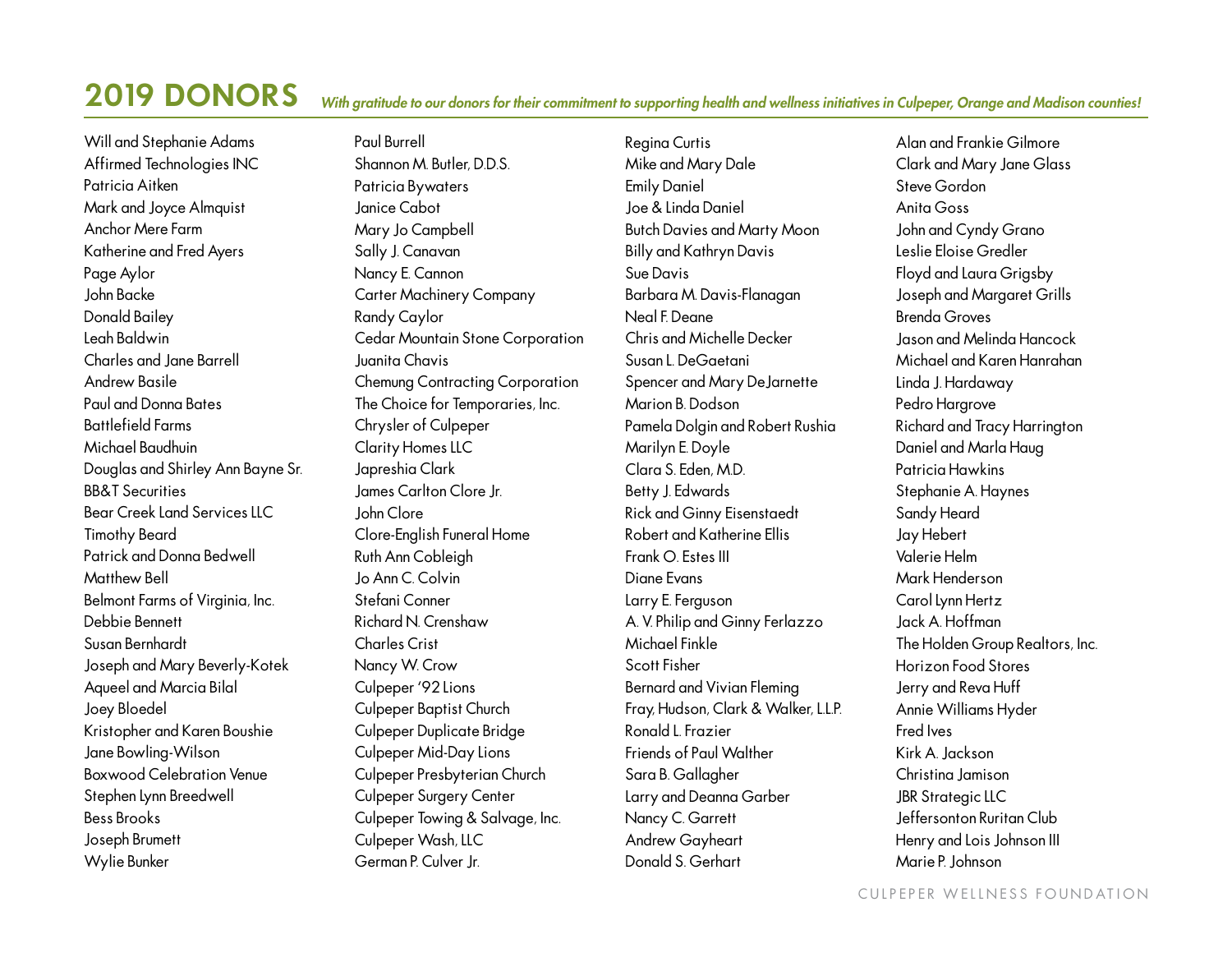## **2019 DONORS**

Kurt T. Juroff Joseph B. Keesee Glenn and Sandi Kelly Jane Kelso Kathy Kidwell Joseph and Constance Kincheloe Jr. Koller Financial Services LLC Nina S. Krueger Isabel Kulick and Suzanne Linthicum W. Douglas and Peggy Kyle Jr. Ladies Auxiliary of the Knights of Columbus Council Nicholas Lally David Sears and Shari Landry Norm Laudermilch Gary W. Lee Rickey D. Lee Prakash Lele Monedia Ann Lewis Thomas A. Lewis Lignum Ruritan Club Tom Locher Jennifer C. Locsin Mike and Betty Long Gene and Anne Luckinbill M and W Associates Kevin Mahoney Kathleen M. Mairs Arvin B. Mangampat Jithendra K. Manne Carolyn Mawdsley Susan L. McKenzie John M. McLean Jeanie Middlemas

Christiane Miller Bikash R. Mishra Roger L. Morton Shelly Rene Naccarato Norma Nelson Laura Newman Nicholas, Jones, & Co., PLC Northern Piedmont Community **Foundation** NPCF WRG Fund Otis & Mescal Burke Charitable Trust Novant Health UVA Health System Culpeper Medical Center Marco F. Palazzolo Douglas W. Parsons PATH Foundation MaryAnne Patrick Lydia B. Patterson Charles and Tabitha Perryman Joan Petermann Jason Pickett Stephen Plescow Plow & Hearth Willard C. Poindexter Audrey P. Powell C. Richard Powers Pranapiloga Roger W. Printz Wendy Pritchett Catherine S. Pruett Queen of Virginia Skill & Entertainment LLC Rapidan Title Agency Rappahannock Electric Cooperative

RDM International, Inc Reformation Lutheran Church Women's Ministry John C. Reimers, Jr. David Reuther Tom and Charla Reynolds Michael Rider Rotary Club of Culpeper Daniel P. Rowan S.W.I.F.T. Dorothy O'Bannon Schaeffer Tamela S. Schulte Ed and Amanda Scott Gene Scott Jane N. Scott F. Allen and Linda Seale Second Look Studio Chris and Kelsey Settle Tim Alan Setzer Reza Shariatmadari Jack T. Shuey, Jr. Donald H. Shuman William ∩ Simms Charles Sisk Mary Lee Sisk Sallie E. Slaughter Judith K. Smith Elwood and Harlean Smoot Elvin Smythers Sterling Edwards Home Improvement, LLC Superior Paving Corp. Taft Construction, Inc.

Marcus Dane Terry The Car-Jen Family Trust William E. Thomas Leon Thompson, Jr. Sallie C. Thornhill Eugene F. Triplett, Jr. Elizabeth A. Truschel United Methodist Women UVA Community Credit Union Darius and Melissa Vesuna John Paul and Mollie Visosky Minna Vogel Howard and Marlene Ware Justin D. Warfield Joe Weld Wellness Revolution IIC Chris Wheeler Missy White Dwight Whitney Stephen and Gwen Will Margaret Williams Roger C. Williams Brian E. Wilt Raj T. Witteborg Priscilla W. Woll Wortman Mechanical Yates Properties, L.C. Octavia Yates Yount, Hyde & Barbour, PC Carlton M Yowell